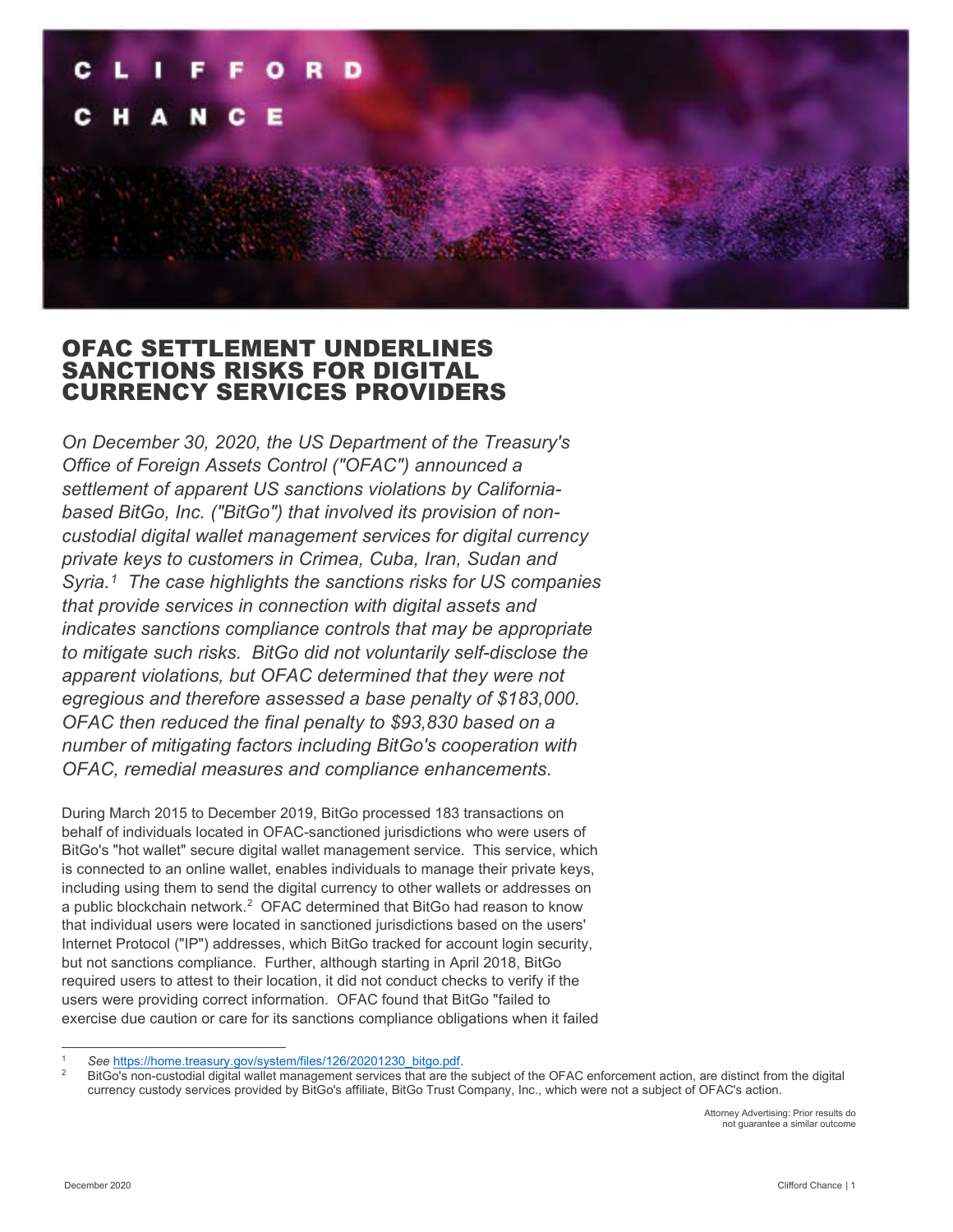#### r L F F O R D

## C H A N C E

to prevent persons apparently located in sanctioned jurisdictions to open accounts and send digital currencies via its platform as a result of a failure to implement appropriate, risk-based sanctions compliance controls."

After learning of the OFAC violations, BitGo adopted a sanctions compliance program that includes: (i) implementing mechanisms to block IP addresses from sanctioned jurisdictions; (ii) conducting sanctions screening of all accounts, including "hot wallet" accounts, against OFAC sanctions lists, including blocked cryptocurrency wallet addresses listed by OFAC; and (iii) hiring a Chief Compliance Officer.

Previous OFAC settlements also have identified that companies providing online services, including financial institutions providing online account services, should use IP blocking mechanisms and screening to mitigate sanctions risks. Companies providing digital currency services also should review OFAC's FAQs on virtual currency that among other things emphasize that "firms that facilitate or engage in online commerce or process transactions using digital currency, are responsible for ensuring that they do not engage in unauthorized transactions prohibited by OFAC sanctions, such as dealings with blocked persons or property, or engaging in prohibited trade or investment-related transactions."[3](#page-1-0)

<span id="page-1-0"></span><sup>3</sup> *See* [https://home.treasury.gov/policy-issues/financial-sanctions/faqs/topic/1626.](https://home.treasury.gov/policy-issues/financial-sanctions/faqs/topic/1626)